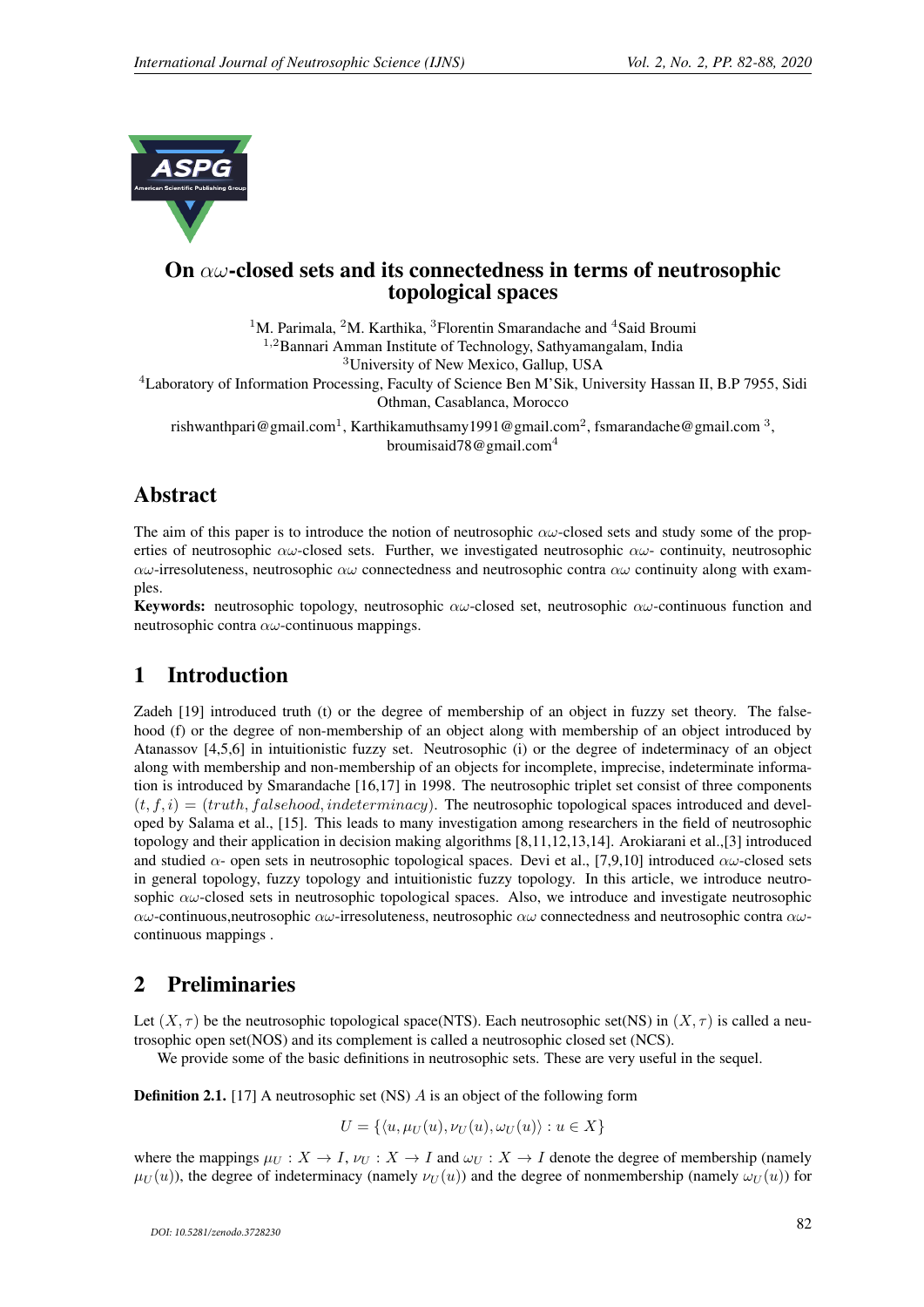each element  $u \in X$  to the set U, respectively and  $0 \leq \mu_U(u) + \nu_U(u) + \omega_U(u) \leq 3$  for each  $u \in X$ .

**Definition 2.2.** [17] Let U and V be NSs of the form  $U = \{ \langle u, \mu_U(u), \nu_U(u), \omega_U(u) \rangle : u \in X \}$  and  $V = \{\langle u, \mu_V(u), \nu_V(u), \omega_V(u)\rangle : u \in X\}.$  Then

- (i)  $U \subseteq V$  if and only if  $\mu_U(u) \leq \mu_V(u)$ ,  $\nu_U(u) \geq \nu_V(u)$  and  $\omega_U(u) \geq \omega_V(u)$ ;
- (ii)  $\overline{U} = \{\langle u, \nu_U (u), \mu_U (u), \omega_U (u)\rangle : u \in X\};\$
- (iii)  $U \cap V = \{ \langle u, \mu_U(u) \wedge \mu_V(u), \nu_U(u) \vee \nu_V(u), \omega_U(u) \vee \omega_V(u) \rangle : u \in X \};$
- (iv)  $U \cup V = \{ \langle u, \mu_U(u) \vee \mu_V(u), \nu_U(u) \wedge \nu_V(u), \omega_U(u) \wedge \omega_V(u) \rangle : u \in X \}.$

We will use the notation  $U = \langle u, \mu_U, v_U, \omega_U \rangle$  instead of  $U = \{\langle u, \mu_U(u), v_U(u), \omega_U(u)\rangle : u \in X\}.$  The NSs 0∼ and 1∼ are defined by  $0 \sim = \{ \langle u, \underline{0}, \underline{1}, \underline{1} \rangle : u \in X \}$  and  $1 \sim = \{ \langle u, \underline{1}, \underline{0}, \underline{0} \rangle : u \in X \}.$ 

Let  $r, s, t \in [0, 1]$  such that  $0 \le r + s + t \le 3$ . A neutrosophic point (NP)  $p_{(r,s,t)}$  is neutrosophic set defined by

$$
p_{(r,s,t)}(u) = \begin{cases} (r,s,t)(x) & if \ u = p \\ (0,1,1) & otherwise \end{cases}
$$

Let f be a mapping from an ordinary set X into an ordinary set Y, If  $V = \{ \langle y, \mu_V(y), \nu_V(y), \omega_V(y) \rangle :$  $y \in Y$  is a NS in Y, then the inverse image of V under f is a NS defined by

$$
f^{-1}(V) = \{ \langle u, f^{-1}(\mu_V)(u), f^{-1}(\nu_V)(u), f^{-1}(\omega_V)(u) \rangle : u \in X \}
$$

The image of NS  $U = \{ \langle v, \mu_U(v), v_U(v), \omega_U(v) \rangle : v \in Y \}$  under f is a NS defined by  $f(U) = \{ \langle v, f(\mu_U)(v), f(\omega_U)(v), f(\omega_U)(v) \rangle : v \in Y \}$  $v \in Y$  where

$$
f(\mu_U)(v) = \begin{cases} \sup_{u \in f^{-1}(v)} \mu_U(u), & if f^{-1}(v) \neq 0 \\ 0 & otherwise, \end{cases}
$$
  

$$
f(\nu_U)(v) = \begin{cases} \inf_{u \in f^{-1}(v)} \nu_U(u), & if f^{-1}(v) \neq 0 \\ 1 & otherwise, \end{cases}
$$
  

$$
f(\omega_U)(v) = \begin{cases} \inf_{u \in f^{-1}(v)} \omega_U(u), & if f^{-1}(v) \neq 0 \\ 1 & otherwise, \end{cases}
$$

for each  $v \in Y$ .

**Definition 2.3.** [15] A neutrosophic topology (NT) in a nonempty set X is a family  $\tau$  of NSs in X satisfying the following axioms:

- (NT1)  $0\_\sim, 1\_\sim$  ∈  $τ;$
- (NT2)  $G_1 \cap G_2 \in \tau$  for any  $G_1, G_2 \in \tau$ ;
- (NT3)  $\cup G_i \in \tau$  for any arbitrary family  $\{G_i : i \in J\} \subseteq \tau$ .

**Definition 2.4.** [15] Let  $U$  be a NS in NTS  $X$ . Then Nint(U) = ∪{O : O is an NOS in X and O  $\subseteq U$ } is called a neutrosophic interior of U;  $Ncl(U) = \bigcap \{O : O \text{ is an NCS in } X \text{ and } O \supseteq U\}$  is called a neutrosophic closure of U.

**Definition 2.5.** [15] Let  $p_{(r,s,t)}$  be a NP in NTS X. A NS U in X is called a neutrosophic neighborhood (NN) of  $p_{(r,s,t)}$  if there exists a NOS V in X such that  $p_{(r,s,t)} \in V \subseteq U$ .

**Definition 2.6.** [3] A subset U of a neutrosophic space  $(X, \tau)$  is called

- 1. a neutrosophic pre-open set if  $U \subseteq Nint(Ncl(U))$  and a neutrosophic pre-closed set if  $Ncl(Nint(U)) \subseteq$  $U$ .
- 2. a neutrosophic semi-open set if  $U \subseteq Ncl(Nint(U))$  and a neutrosophic semi-closed set if  $Nint(Ncl(U)) \subseteq$  $U$ ,
- 3. a neutrosophic  $\alpha$ -open set if  $U \subseteq Nint(Ncl(Nint(U)))$  and a neutrosophic  $\alpha$ -closed set if  $Ncl(Nint(Ncl(U))) \subseteq$  $U$ ,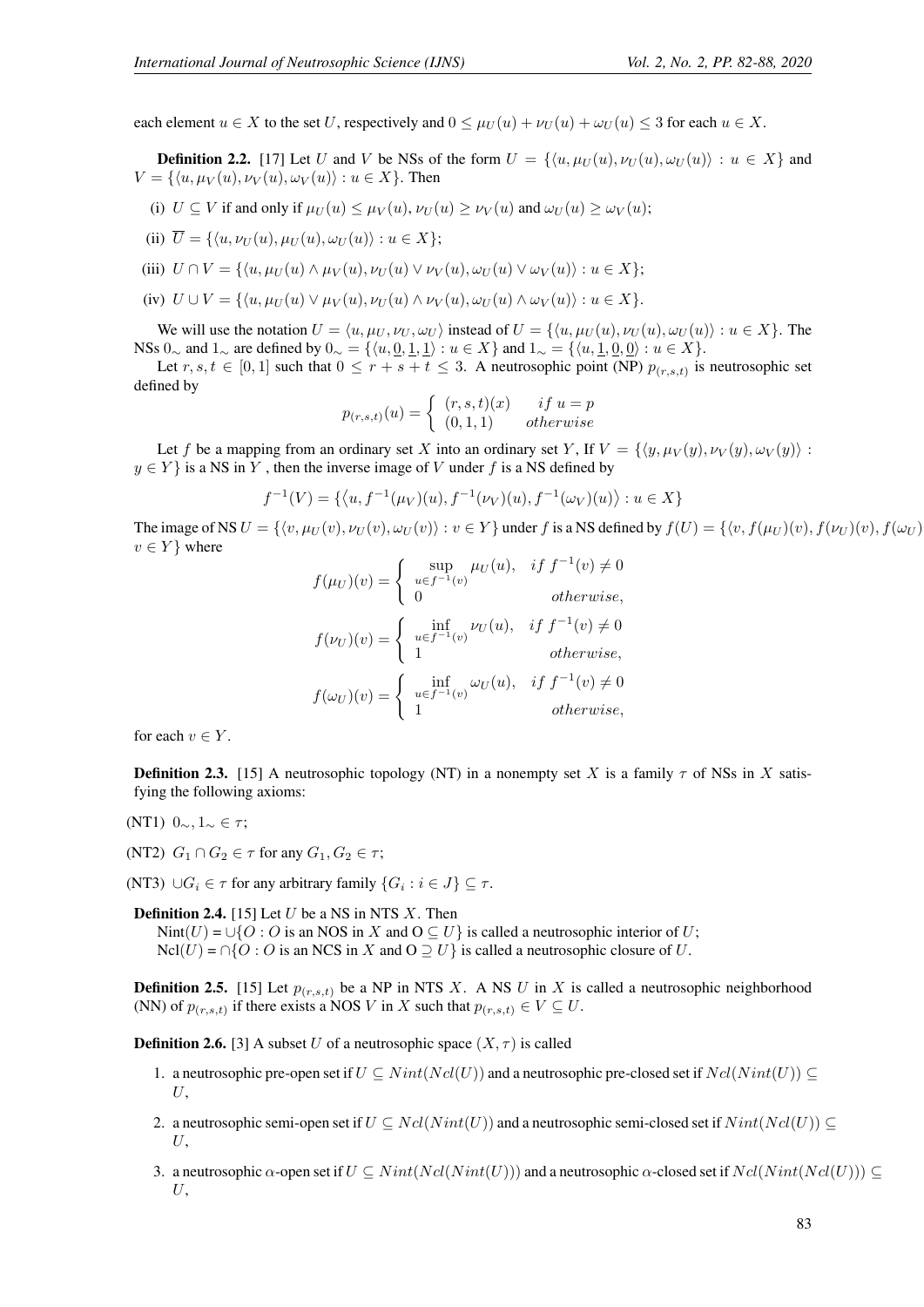The pre-closure (resp. semi-closure,  $\alpha$ -closure) of a subset U of a neutrosophic space  $(X, \tau)$  is the intersection of all pre-closed (resp. semi-closed,  $\alpha$ -closed) sets that contain U and is denoted by  $N \text{pcl}(U)$  (resp.  $N\mathfrak{sol}(U)$ ,  $N\alpha cl(U)$ ).

### 3 On neutrosophic  $\alpha\omega$ -closed sets

**Definition 3.1.** A subset A of a neutrosophic topological space  $(X, \tau)$  is called

- 1. a neutrosophic N $\omega$ -closed set if  $Ncl(U) \subseteq G$  whenever  $U \subseteq G$  and G is neutrosophic semi-open in  $(X, \tau)$ .
- 2. a neutrosophic  $\alpha\omega$ -closed (N $\alpha\omega$ -closed) set if  $N\omega cl(U) \subseteq G$  whenever  $U \subseteq G$  and G is an N $\alpha$ -open set in  $(X, \tau)$ . Its complement is called a neutrosophic  $\alpha\omega$ -open (N $\alpha\omega$ -open) set.

**Definition 3.2.** Let  $U$  be a NS in NTS  $X$ . Then

 $N\alpha\omega int(U) = \bigcup\{O: O \text{ is an } N\alpha\omega\text{OS in } X \text{ and } O \subseteq U\}$  is said to be a neutrosophic  $\alpha\omega$ -interior of U;  $N\alpha\omega c l(U) = \bigcap \{O : O \text{ is an }N\alpha\omega\text{CS in }X \text{ and } O \supseteq U\}$  is said to be a neutrosophic  $\alpha\omega$ -closure of U.

Theorem 3.3. *Every* Nα*-closed set and* N*-closed set are* Nαω*-closed set.* **Proof.** Let U be an N $\alpha$ -closed set, then  $U = N \alpha c l(U)$ . Let  $U \subseteq G$ , G is N $\alpha$ -open. Since U is N $\alpha$ -closed,  $N\omega cl(U) \subseteq N\alpha cl(U) \subseteq G$ . Thus U is  $N\alpha\omega$ -closed.

**Theorem 3.4.** *Every neutrosophic semi-closed set in a neutrosophic set is an*  $N \alpha \omega$ -closed. **Proof.** Let U be a Nsemi-closed set in  $(X, \tau)$ , then  $U = Nscl(U)$ . Let  $U \subseteq G$ , G is  $N\alpha$ -open in  $(X, \tau)$ . Since U is Nsemi-closed,  $N\omega cl(U) \subseteq Nsl(U) \subseteq G$ . This shows that U is  $N\alpha\omega$ -closed set.

The converses of the above theorems are not true as explained in Example 3.5.

**Example 3.5.** Let  $X = \{u, v, w\}$  and neutrosophic sets  $A, B, C$  be defined by:

 $A = \langle (0.1, 0.4, 0.7), (0.9, 0.6, 0.3), (0.9, 0.6, 0.3) \rangle$  $B = \langle (0.6, 0.6, 0.4), (0.2, 0.7, 0.8), (1, 0.6, 0.5) \rangle$  $C = \langle (0.1, 0.4, 0.8), (0.2, 0.6, 0.4), (0.6, 0.5, 0.9) \rangle$ 

Let  $\tau = \{0, A, 1, \ldots\}$ . Then B is N $\alpha\omega$ -closed in  $(X, \tau)$  but not N $\alpha$ -closed and thus it is not N-closed and C is  $N \alpha \omega$ -closed in  $(X, \tau)$  but not  $N$ semi-closed.

**Theorem 3.6.** Let  $(X, \tau)$  be a NTS and let  $U \in NS(X)$ . If U is  $N \alpha \omega$ -closed set and  $U \subseteq V \subseteq N \omega c l(U)$ , then V is  $N\alpha\omega$ -closed set.

**Proof.** Let G be a N $\alpha$ -open set such that  $V \subseteq G$ . Since  $U \subseteq V$ , then  $U \subseteq G$ . But U is N $\alpha\omega$ -closed, so  $N\omega cl(U) \subseteq G$ . Since  $V \subseteq N\omega cl(U)$ . Since  $N\omega cl(V) \subseteq N\omega cl(U)$  and hence  $N\omega cl(V) \subseteq G$ . Therefore V is a  $N\alpha\omega$ -closed set.

**Theorem 3.7.** Let U be a  $N \alpha \omega$ -open set in X and  $N \omega int(U) \subseteq V \subseteq U$ , then V is  $N \alpha \omega$ -open. **Proof.** Suppose U is  $N \alpha \omega$ -open in X and  $N \omega int(U) \subseteq V \subseteq U$ . Then  $\overline{U}$  is  $N \alpha \omega$ -closed and  $\overline{U} \subseteq \overline{V} \subseteq$  $N\omega cl(\overline{U})$ . Then  $\overline{U}$  is a  $N\alpha\omega$ -closed set by theorem 3.5. Hence V is a  $N\alpha\omega$ -open set in X.

**Theorem 3.8.** A NS U in a NTS  $(X, \tau)$  is a N $\alpha\omega$ -open set if and only if  $V \subseteq N\omega int(U)$  whenever V is a  $N\alpha$ -closed set and  $V \subseteq U$ .

**Proof.** Let U be a  $N \alpha \omega$ -open set and let V be a  $N \alpha$ -closed set such that  $V \subseteq U$ . Then  $\overline{U} \subseteq \overline{V}$  and hence  $N\omega cl(\overline{U}) \subseteq \overline{V}$ , since  $\overline{U}$  is  $N\alpha\omega$ -closed. But  $N\omega cl(\overline{U}) = \overline{N\omega int(U)}$ , thus  $V \subseteq N\omega int(U)$ .

Conversely, suppose that the condition is satisfied, then  $\overline{N\omega int(U)} \subseteq \overline{V}$  whenever  $\overline{V}$  is  $N\alpha$ -open set and  $\overline{U} \subseteq \overline{V}$ . This implies that  $N \omega cl(\overline{U}) \subseteq \overline{V} = G$  where G is  $N \alpha$ -open set and  $\overline{U} \subseteq G$ . Therefore  $\overline{U}$  is  $N \alpha \omega$ closed set and hence U is  $N\alpha\omega$ -open.

**Theorem 3.9.** Let U be a N $\alpha\omega$ -closed subset of  $(X, \tau)$ . Then  $N\omega cl(U) - U$  does not contain any nonempty  $N \alpha \omega$ -closed set.

**Proof.** Assume that U is a N $\alpha\omega$ -closed set. Let F be a non-empty N $\alpha\omega$ -closed set, such that  $F \subset$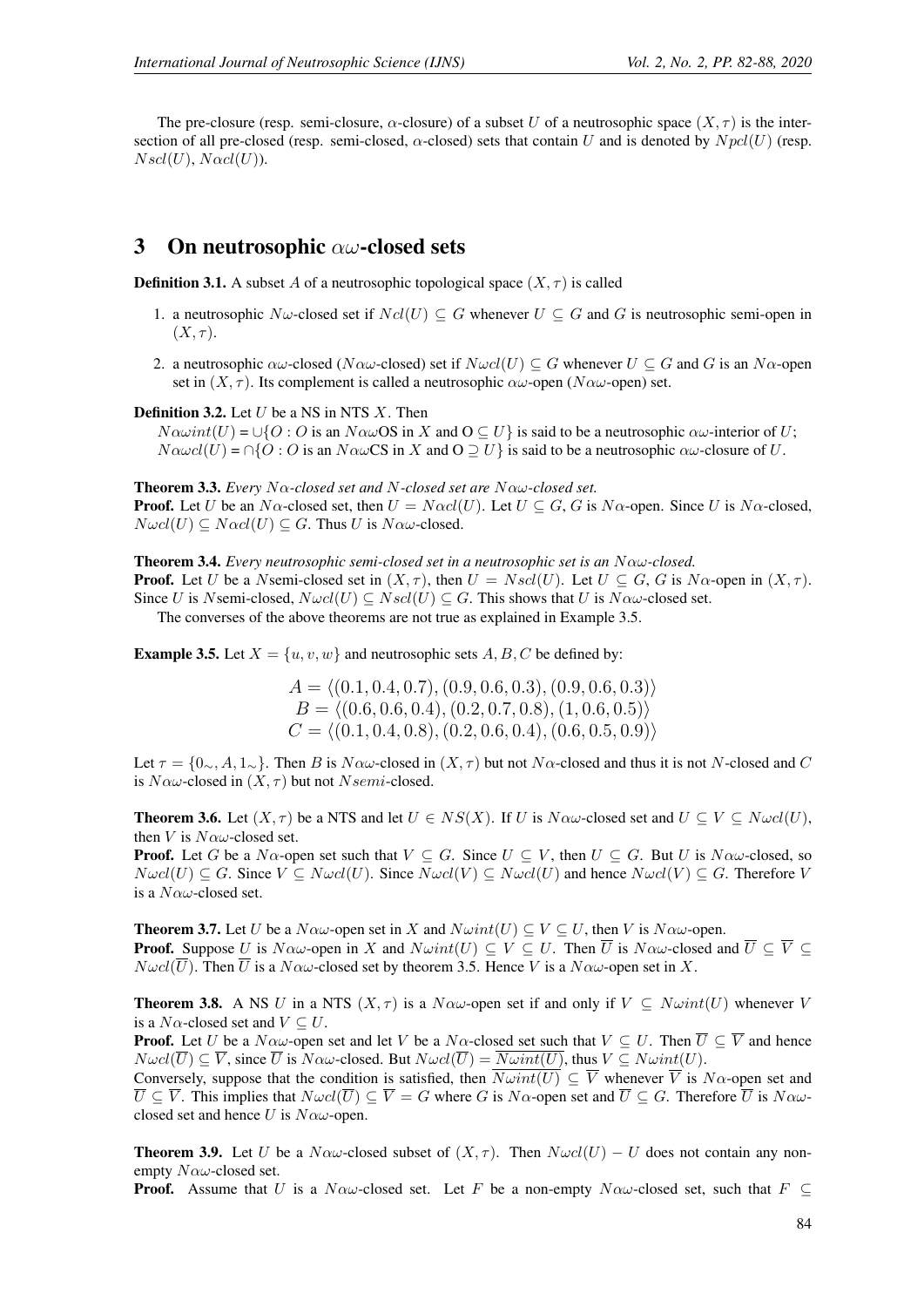$N\omega cl(U) - U = N\omega cl(U) \cap \overline{U}$ . i.e.,  $F \subseteq N\omega cl(U)$  and  $F \subseteq \overline{U}$ . Therefore,  $U \subseteq \overline{F}$ . Since  $\overline{F}$  is a  $N\alpha\omega$ -open set,  $N\omega cl(U) \subseteq \overline{F} \Rightarrow F \subseteq (N\omega cl(U) - U) \cap (\overline{N\omega cl(U)}) \subseteq N\omega cl(U) \cap \overline{N\omega cl(U)}$ . i.e.,  $F \subseteq \phi$ . Therefore  $F$  is empty.

**Corollary 3.10.** Let U be a  $N\alpha\omega$ -closed set of  $(X, \tau)$ . Then  $N\omega cl(U) - U$  does not contain no non-empty N-closed set.

Proof. The proof follows from the Theorem 3.9.

**Theorem 3.11.** If U is both  $N\omega$ -open and  $N\alpha\omega$ -closed set, then U is a  $N\omega$ -closed set. **Proof.** Since U is both  $N\omega$ -open and  $N\alpha\omega$ -closed set in X, then  $N\omega cl(U) \subseteq U$ . Also we have  $U \subseteq$  $N\omega cl(U)$ . This gives that  $N\omega cl(U) = U$ . Therefore U is a  $N\omega$ -closed set in X.

### 4 On neutrosophic  $\alpha\omega$ -continuity, connectedness and contra-continuity

**Definition 4.1.** Let  $(X, \tau)$  and  $(Y, \sigma)$  be any two neutrosophic topological spaces.

- 1. A function  $f : (X, \tau) \to (Y, \sigma)$  is said to be a neutrosophic  $\alpha\omega$ -continuous (briefly,  $N\alpha\omega$ -continuous) function if the inverse image of every open set in Y is a  $N \alpha \omega$ -open set in X. Equivalently, if the inverse image of every open set in  $(Y, \sigma)$  is  $N\alpha\omega$ -open in  $(X, \tau)$ ;
- 2. A function  $f : (X, \tau) \to (Y, \sigma)$  is said to be a neutrosophic  $\alpha \omega$ -irresolute (briefly,  $N \alpha \omega$ -irresolute) function if the inverse image of every  $N\alpha\omega$ -open set in Y is a  $N\alpha\omega$ -open set in X. Equivalently, if the inverse image of every  $N\alpha\omega$ -open set in  $(Y,\sigma)$  is  $N\alpha\omega$ -open in  $(X,\tau)$ ;

**Definition 4.2.** A NTS  $(X, \tau)$  is said to be neutrosophic- $\alpha \omega T_{1/2}(N \alpha \omega T_{1/2}$  in short) space if every  $N \alpha \omega C$  in  $X$  is an  $NC$  in  $X$ .

**Definition 4.3.** Let  $(X, \tau)$  be any neutrosophic topological space.  $(X, \tau)$  is said to be neutrosophic  $\alpha\omega$ disconnected (in shortly N $\alpha\omega$ -disconnected) if there exists a N $\alpha\omega$ -open and N $\alpha\omega$ -closed set  $\overline{F}$  such that  $\overline{F} \neq 0$ <sub>∼</sub> and  $\overline{F} \neq 1$ <sub>∼</sub>.  $(X, \tau)$  is said to be neutrosophic  $\alpha \omega$ -connected if it is not neutrosophic  $\alpha \omega$ disconnected.

**Theorem 4.4.** Every  $N \alpha \omega$ -connected space is neutrosophic connected.

**Proof.** For a  $N \alpha \omega$ -connected  $(X, \tau)$  space and let  $(X, \tau)$  not be neutrosophic connected. Hence, there exists a proper neutrosophic set,  $F=<\mu_{\overline{F}(x)},\sigma_{\overline{F}(x)},\nu_{\overline{F}(x)}>,F\neq0$  and  $F\neq1$  , such that  $F$  is both neutrosophic open and neutrosophic closed in  $(X, \tau)$ . Since every neutrosophic open set is  $N\alpha\omega$ -open and neutrosophic closed set is  $N\alpha\omega$ -closed, X is not  $N\alpha\omega$ -connected. Therefore,  $(X, \tau)$  is neutrosophic connected. However, the converse is not true.

**Example 4.5.** Let  $X = \{u, v, w\}$  and neutrosophic sets A, B and C be defined by:

 $A = \langle (0.4, 0.5, 0.5), (0.4, 0.5, 0.5), (0.5, 0.5, 0.5) \rangle$  $B = \langle (0.7, 0.6, 0.5), (0.7, 0.6, 0.5), (0.3, 0.4, 0.5) \rangle$  $C = \langle (0.5, 0.6, 0.5), (0.5, 0.6, 0.5), (0.5, 0.6, 0.5) \rangle$ 

Let  $\tau = \{0, A, B, 1, \ldots\}$ . It is obvious that  $(X, \tau)$  is NTS. Now,  $(X, \tau)$  is neutrosophic connected. However, it is not a  $N\alpha\omega$ -connected.

**Theorem 4.6.** Let  $(X, \tau)$  be a neutrosophic  $\alpha \omega T_{1/2}$  space.  $(X, \tau)$  is neutrosophic connected iff  $(X, \tau)$  is  $N\alpha\omega$ -connected.

**Proof.** Let  $(X, \tau)$  is neutrosophic connected. Suppose that  $(X, \tau)$  is not  $N \alpha \omega$ -connected, and there exists a neutrosophic set  $\overline{F}$  which is both  $N\alpha\omega$ -open and  $N\alpha\omega$ -closed. Since  $(X,\tau)$  is neutrosophic  $\alpha\omega T_{1/2}$ ,  $\overline{F}$  is both neutrosophic open and neutrosophic closed. Therefore,  $(X, \tau)$  is not a neutrosophic connected which is contradiction to our hypothesis. Hence,  $(X, \tau)$  is  $N \alpha \omega$ -connected.

Conversely, let  $(X, \tau)$  is  $N\alpha\omega$ -connected. Suppose that  $(X, \tau)$  is not neutrosophic connected, and there exists a neutrosophic set  $\overline{F}$  such that  $\overline{F}$  is both NCs and NOs  $\in (X, \tau)$ . Since the neutrosophic open set is  $N \alpha \omega$ -open and the neutrosophic closed set is  $N\alpha\omega$ -closed,  $(X, \tau)$  is not  $N\alpha\omega$ -connected. Hence,  $(X, \tau)$  is neutrosophic connected.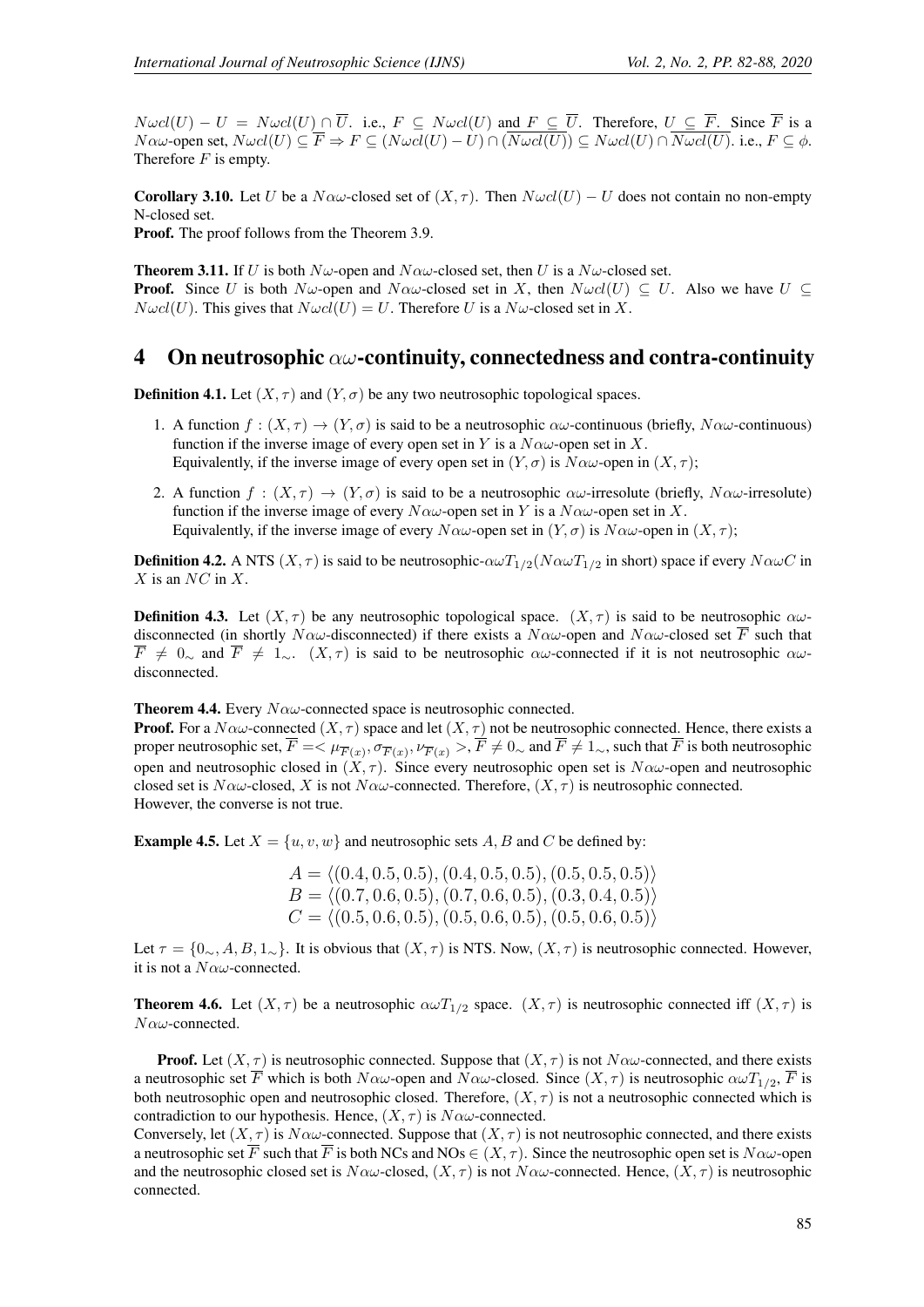**Theorem 4.7.** Suppose  $(X, \tau)$  and  $(Y, \sigma)$  are any two NTSs. If  $q : (X, \tau) \to (Y, \sigma)$  is  $N \alpha \omega$ -continuous surjection and  $(X, \tau)$  is  $N\alpha\omega$ -connected, then  $(Y, \sigma)$  is neutrosophic connected.

**Proof.** Suppose that  $(Y, \sigma)$  is not neutrosophic connected, such that the neutrosophic set  $\overline{F}$  is both neutrosophic open and neutrosophic closed in  $(Y, \sigma)$ . Since g is  $N \alpha \omega$ -continuous,  $g^{-1}(\overline{F})$  is  $N \alpha \omega$ -open and  $N \alpha \omega$ -closed in  $(Y, \sigma)$ . Thus,  $(Y, \sigma)$  is not  $N \alpha \omega$ -connected. Hence,  $(Y, \sigma)$  is neutrosophic connected.

**Theorem 4.8.** Let  $q: (X, \tau) \to (Y, \sigma)$  be a function. Then the following conditions are equivalent.

- (i) q is  $N\alpha\omega$ -continuous;
- (ii) The inverse  $f^{-1}(U)$  of each N-open set U in Y is  $N \alpha \omega$ -open set in X.

**Proof.** It is clear, since  $g^{-1}(\overline{U}) = \overline{g^{-1}(U)}$  for each N-open set U of Y.

**Theorem 4.9.** If  $g : (X, \tau) \to (Y, \sigma)$  be a  $N \alpha \omega$ -continuous mapping, then the following statements holds:

- (i)  $g(N \alpha \omega N cl(U)) \subseteq N cl(g(U))$ , for all neutrosophic set U in X;
- (ii)  $N \alpha \omega N cl(g^{-1}(V)) \subseteq g^{-1}(N cl(V))$ , for all neutrosophic set V in Y.

#### Proof.

- (i) Since  $Ncl(g(U))$  is neutrosophic closed set in Y and g is  $N \alpha \omega$ -continuous, then  $g^{-1}(Ncl(g(U)))$  is  $N \alpha \omega$ -closed in X. Now, since  $U \subseteq g^{-1}(Ncl(g(U)))$ . So,  $N \alpha \omega cl(U) \subseteq g^{-1}(Ncl(g(U)))$ . Therefore,  $g(N \alpha \omega N cl(U)) \subseteq N cl(g(U)).$
- (ii) By replacing U with V in (i), we obtain  $g(N \alpha \omega cl(g^{-1}(V))) \subseteq N cl(g(g^{-1}(V))) \subseteq N cl(V)$ . Hence  $N \alpha \omega cl(g^{-1}(V)) \subseteq g^{-1}(Ncl(V)).$

**Theorem 4.10.** Let g be a function from a NTS  $(X, \tau)$  to a NTS  $(Y, \sigma)$ . Then the following statements are equivalent.

- (i) g is a neutrosophic  $\alpha\omega$ -continuous function.
- (ii) For every NP  $p_{(r,s,t)} \in X$  and each NN U of  $g(p_{(r,s,t)})$ , there exists a  $N \alpha \omega$ -open set V such that  $p_{(r,s,t)} \in V \subseteq g^{-1}(U)$ .
- (iii) For every NP  $p_{(r,s,t)} \in X$  and each NN U of  $g(p_{(r,s,t)})$ , there exists a  $N \alpha \omega$ -open set V such that  $p_{(r,s,t)} \in V$  and  $g(V) \subseteq U$ .

**Proof.** (i)  $\Rightarrow$  (ii). If  $p_{(r,s,t)}$  is a NP in X and also if U be a NN of  $g(p_{(r,s,t)})$ , then there exists a NOS W in Y such that  $g(p_{(r,s,t)}) \in W \subset U$ . we have g is neutrosophic  $\alpha\omega$ -continuous,  $V = g^{-1}(W)$  is an  $N\alpha\omega OS$  and

$$
p_{(r,s,t)} \in g^{-1}(g(p_{(r,s,t)})) \subseteq g^{-1}(W) = V \subseteq g^{-1}(U).
$$

Thus (ii) is a valid statement.

 $(ii) \Rightarrow (iii)$ . Let  $p_{(r,s,t)}$  be a NP in X and take U be a NN of  $g(p_{(r,s,t)})$ . Then there exists a  $N \alpha \omega OS$  U such that  $p_{(r,s,t)} \in V \subseteq g^{-1}(U)$  by (ii). Thus, we have  $p_{(r,s,t)} \in V$  and  $g(V) \subseteq g(g^{-1}(U)) \subseteq U$ . Hence (iii) is valid.

 $(iii) \Rightarrow (i)$ . Let V be a NOS in Y and let  $p_{(r,s,t)} \in g^{-1}(V)$ . Then  $g(p_{(r,s,t)}) \in g(g^{-1}(V)) \subset V$ . Since V is a NOS, it follows that V is a NN of  $g(p_{(r,s,t)})$  so from (iii), there exists a  $N \alpha \omega OS U$  such that  $p_{(r,s,t)} \in U$  and  $g(U) \subseteq V$ . This implies that

$$
p_{(r,s,t)} \in U \subseteq g^{-1}(g(U)) \subseteq g^{-1}(V).
$$

Then, we know that  $g^{-1}(V)$  is a  $N \alpha \omega OS$  in X. Thus g is neutrosophic  $\alpha \omega$ -continuous.

**Definition 4.11.** A function is said to be a neutrosophic contra  $\alpha\omega$ -continuous function if the inverse image of each NOS V in Y is a N $\alpha\omega$ CS in X.

**Theorem 4.12.** Let  $q: (X, \tau) \to (Y, \sigma)$  be a function. Then, the following assertions are equivalent:

(i) q is a neutrosophic contra  $\alpha\omega$ -continuous function;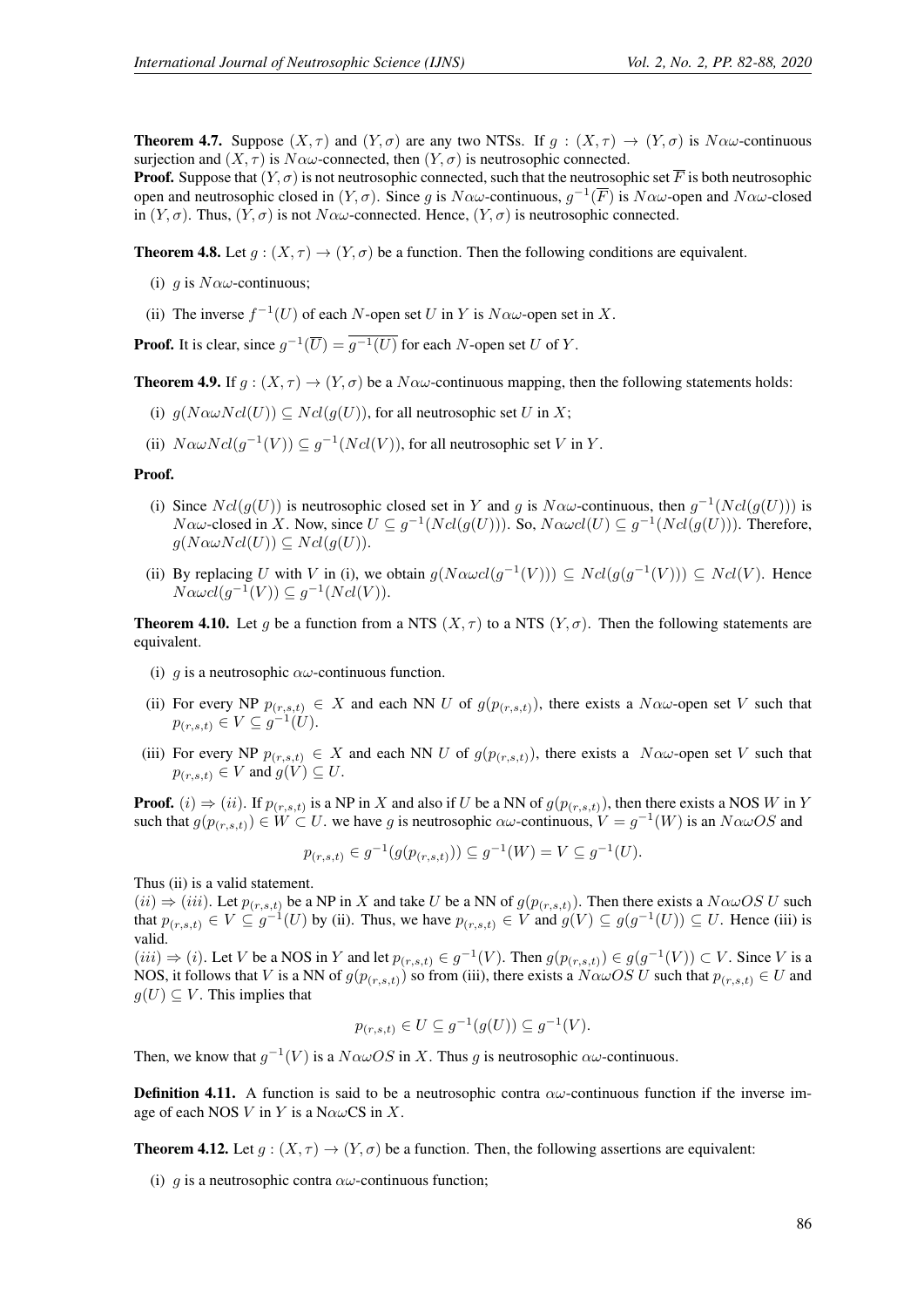(ii)  $g^{-1}(V)$  is a N $\alpha\omega$  CS in X, for each NOS V in Y.

**Proof.** (i)  $\Rightarrow$  (ii) Let g be any neutrosophic contra  $\alpha\omega$ -continuous function and let V be any NOS in Y. Then,  $\overline{V}$  is a NCS in Y. By the assumption  $g^{-1}(\overline{V})$  is a  $N \alpha \omega OS$  in X. Hence, we get that  $g^{-1}(V)$  is a  $N \alpha \omega CS$  in X.

The converse of the theorem can be done in the same sense.

**Theorem 4.13.** Let  $g : (X, \tau) \to (Y, \sigma)$  be a bijective mapping from an NTS X into an NTS Y. The mapping q is neutrosophic contra  $\alpha\omega$ -continuous if  $Ncl(q(U)) \subset q(N\alpha\omega int(U))$ , for each NS U in X. **Proof.** Let V be any NCS in X. Then,  $Ncl(V) = V$ , and also q is onto, by assumption, it shows that  $g(N\alpha\omega int(g^{-1}(V))) \supseteq Ncl(g(g^{-1}(V))) = Ncl(V) = V$ . Hence  $g^{-1}(g(N\alpha\omega int(g^{-1}(V)))) \supseteq g^{-1}(V)$ . Since g is an into mapping, we have  $N\alpha\omega int(g^{-1}(V)) = g^{-1}(g(N\alpha\omega int(g^{-1}(V)))) \supseteq g^{-1}(V)$ . Therefore  $N\alpha\omega int(g^{-1}(V))$ 

 $= g^{-1}(V)$ , so  $g^{-1}(V)$  is a  $N \alpha \omega$ OS in X. Hence g is a neutrosophic contra  $\alpha \omega$ -continuous mapping.

**Theorem 4.14.** Let  $q: (X, \tau) \to (Y, \sigma)$  be a mapping. Then the following statements are equivalent:

- (i) g is a neutrosophic contra  $\alpha\omega$ -continuous mapping;
- (ii) for each NP  $p_{(r,s,t)}$  in X and NCS V containing  $g(p_{(r,s,t)})$  there exists  $N \alpha \omega OS \ U$  in X containing  $p_{(r,s,t)}$  such that  $A \subseteq f^{-1}(B)$ ;
- (iii) for each NP  $p_{(r,s,t)}$  in X and NCS V containing  $p_{(r,s,t)}$  there exists  $N \alpha \omega OS \, U$  in X containing  $p_{(r,s,t)}$ such that  $g(U) \subseteq V$ .

**Proof.** (i)  $\Rightarrow$  (ii) Let g be an neutrosophic contra  $\alpha\omega$ -continuous mapping, let V be any NCS in Y and let  $p_{(r,s,t)}$  be a NP in X and such that  $g(p_{(r,s,t)}) \in V$ . Then  $p_{(r,s,t)} \in g^{-1}(V) = N \alpha \omega int(g^{-1}(V))$ . Let  $U = N \alpha \omega int(g^{-1}(V))$ . Then U is an  $N \alpha \omega \overline{OS}$  and  $U = N \alpha \omega int(g^{-1}(V)) \subseteq g^{-1}(V)$ .

 $(ii) \Rightarrow (iii)$  The results follows from the evident relations  $g(U) \subseteq g(g^{-1}(V)) \subseteq V$ .

 $(iii) \Rightarrow (i)$  Let V be any NCS in Y and let  $p_{(r,s,t)}$  be a NP in X such that  $p_{(r,s,t)} \in g^{-1}(V)$ . Then  $g(p_{(r,s,t)}) \in V$ . According to the assumption, there exists an  $N \alpha \omega OS \ U$  in X such that  $p_{(r,s,t)} \in U$ and  $g(U) \subseteq V$ . Hence  $p_{(r,s,t)} \in U \subseteq g^{-1}(g(U)) \subseteq g^{-1}(V)$ . Therefore  $p_{(r,s,t)} \in U = \alpha \omega int(U) \subseteq$  $N\alpha\omega int(g^{-1}(V))$ . Since,  $p_{(r,s,t)}$  is an arbitrary NP and  $g^{-1}(V)$  is the union of all NPs in  $g^{-1}(V)$ , we obtain that  $g^{-1}(V) \subseteq N \alpha \omega int(g^{-1}(V))$ . Thus g is a neutrosophic contra  $N \alpha \omega$ -continuous mapping.

**Corollary 4.15.** Let X,  $X_1$  and  $X_2$  be NTSs,  $p_1 : X \to X_1 \times X_2$   $(i = 1, 2)$  and  $p_2 : X \to X_1 \times X_2$  are the projections of  $X_1 \times X_2$  onto  $X_i$ ,  $(i = 1, 2)$ . If  $g: X \to X_1 \times X_2$  is a neutrosophic contra  $\alpha\omega$ -continuous, then  $p_i$ g are also neutrosophic contra  $\alpha\omega$ -continuous mapping.

**Proof.** The proof follows from the fact that the projections are all neutrosophic continuous functions.

**Theorem 4.16.** Let  $g : (X_1, \tau) \to (Y_1, \sigma)$  be a function. If the graph  $h : X_1 \to X_1 \times Y_1$  of g is neutrosophic contra  $\alpha\omega$ -continuous, then g is neutrosophic contra  $\alpha\omega$ -continuous.

**Proof.** For every NOS V in  $Y_1$  holds  $g^{-1}(V) = 1 \wedge g^{-1}(V) = h^{-1}(1 \times V)$ . Since h is a neutrosophic contra  $\alpha\omega$ -continuous mapping and  $1 \times V$  is a NOS in  $X_1 \times Y_1$ ,  $g^{-1}(V)$  is a  $N\alpha\omega CS$  in  $X_1$ , so g is a neutrosophic contra  $\alpha\omega$ -continuous mapping.

### 5 Conclusions

In this paper, we introduced and investigated the neutrosophic  $\alpha\omega$  closed sets and its properties. Also, we investigated the continuity, irresolute, connectedness and contra-continuity in terms of neutrosophic  $\alpha\omega$  closed sets.

Acknowledgments: Authors would like to thank referees for their valuable suggestions and helpfull comments.

Author Contributions: All authors have contributed equally to this paper. The individual responsibilities and contribution of all authors can be described as follows: the idea of this paper was put forward by M. Parimala and M. Karthika completed the preparatory work of the paper. Florentin Smarandache and Said Broumi analyzed the existing work. The revision and submission of this paper was completed by M. Parimala and M.